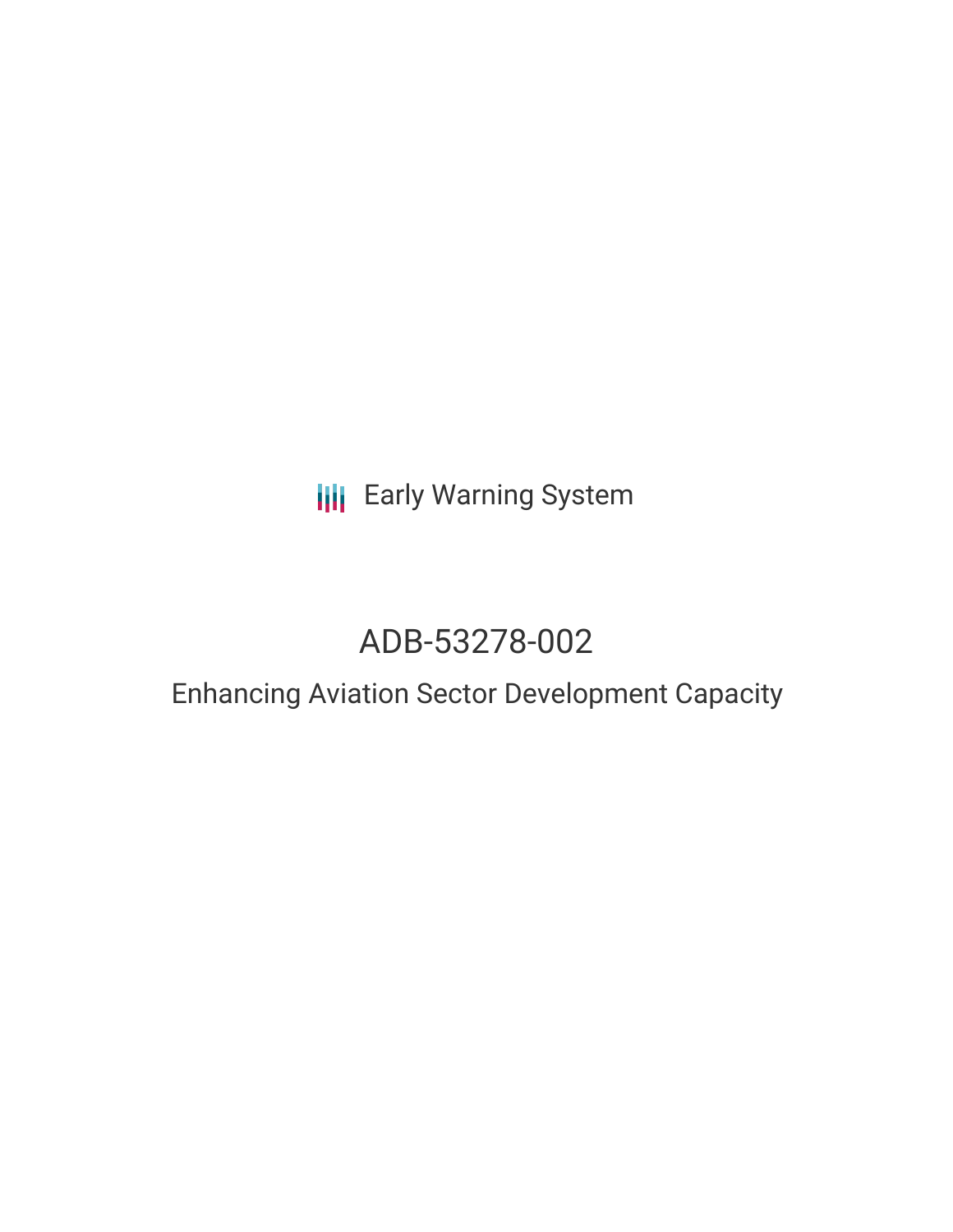

#### **Quick Facts**

| <b>Countries</b>               | Bhutan                                  |
|--------------------------------|-----------------------------------------|
| <b>Financial Institutions</b>  | Asian Development Bank (ADB)            |
| <b>Status</b>                  | Proposed                                |
| <b>Bank Risk Rating</b>        | U                                       |
| <b>Borrower</b>                | Government of Bhutan                    |
| <b>Sectors</b>                 | <b>Technical Cooperation, Transport</b> |
| <b>Investment Type(s)</b>      | Fund                                    |
| <b>Investment Amount (USD)</b> | \$2.00 million                          |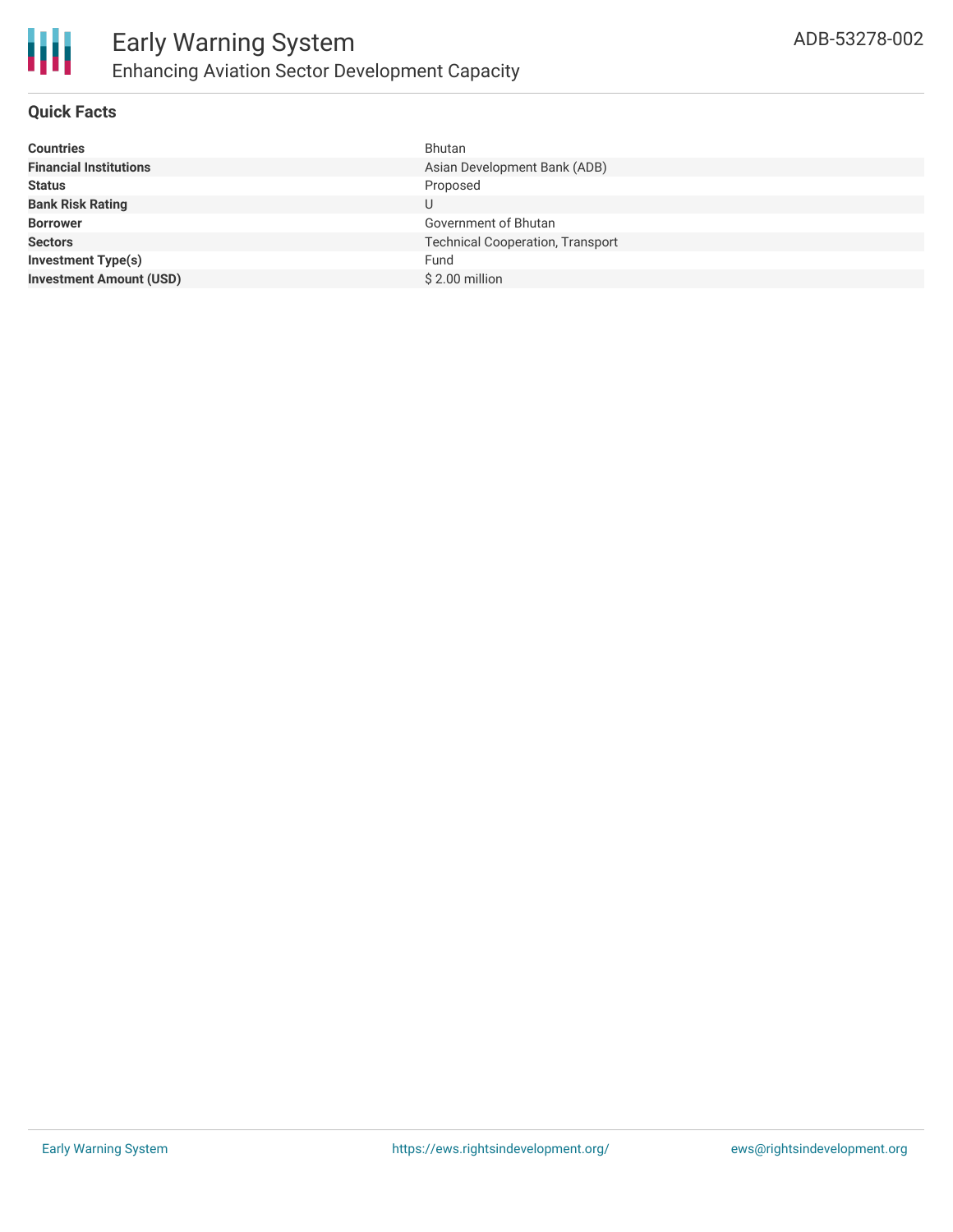

#### **Project Description**

According to the bank website, the proposed project "will help enhance the development capacity of the civil aviation sector in Bhutan by formulating a civil aviation strategy and by providing advisory work and hands-on support to the executing agency and respective stakeholders. The TA will have three outputs: (i) civil aviation sector strategy plan prepared; (ii) regulatory, operational, and institutional capacity enhanced; and (iii) knowledge management and capacity building improved."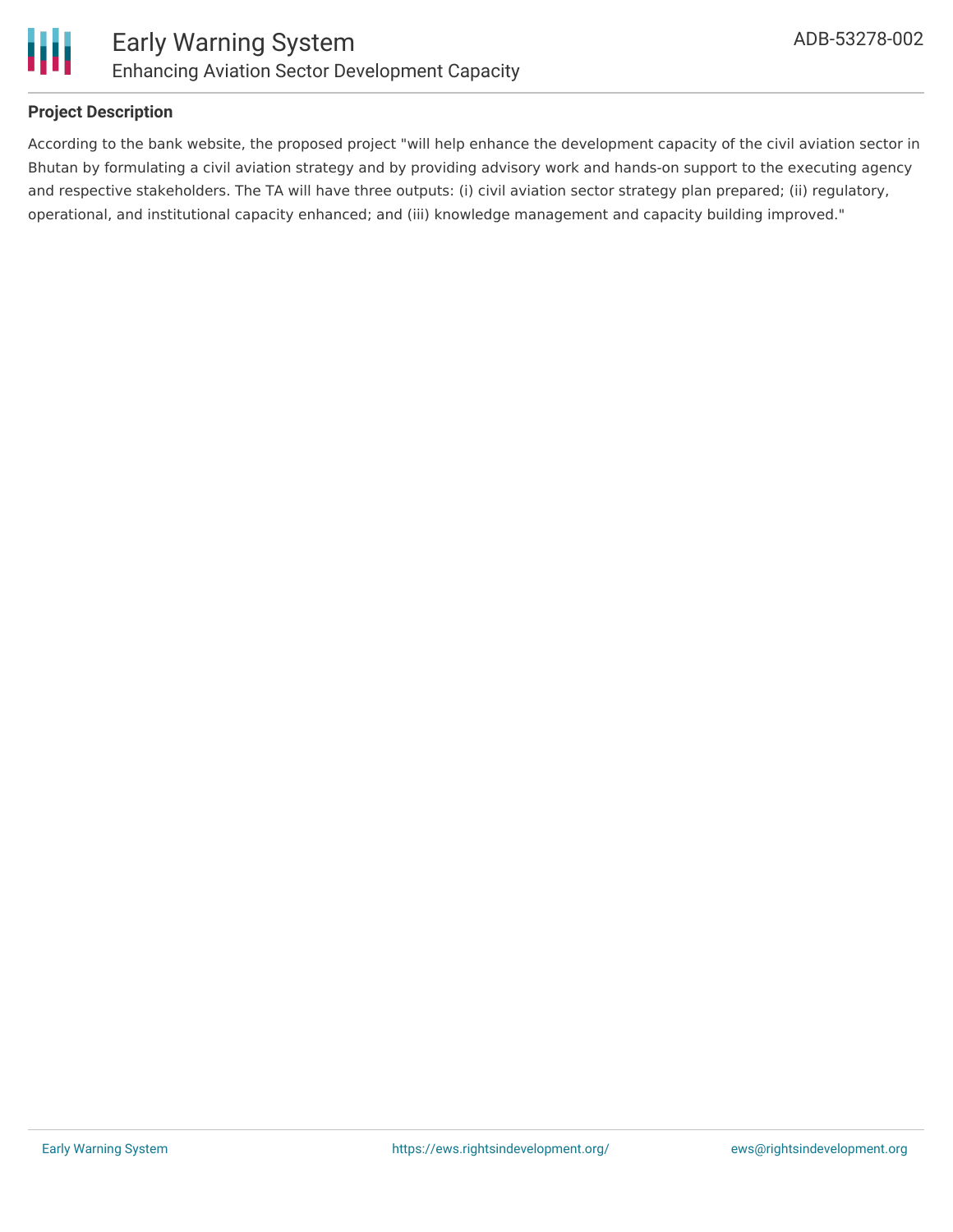

### Early Warning System Enhancing Aviation Sector Development Capacity

#### **Investment Description**

Asian Development Bank (ADB)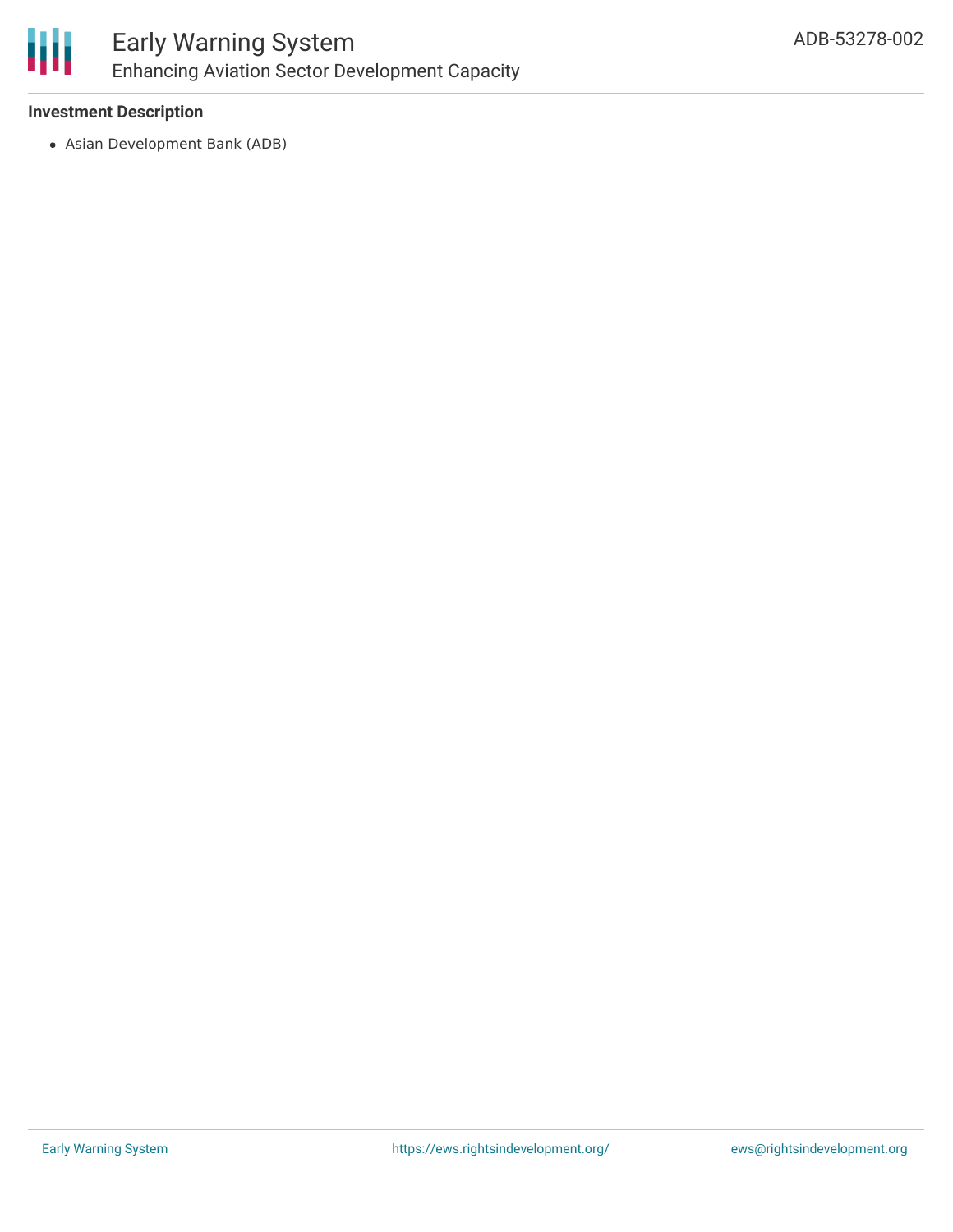

#### **Contact Information**

Responsible ADB Officer Rocio Vico Talledo Responsible ADB Department South Asia Department Responsible ADB Division Transport and Communications Division, SARD Executing Agencies Asian Development Bank 6 ADB Avenue, Mandaluyong City 1550, Philippines Ministry of Information and Communications Government of Bhutan, Thimphu, Bhutan

#### **ACCOUNTABILITY MECHANISM OF ADB**

The Accountability Mechanism is an independent complaint mechanism and fact-finding body for people who believe they are likely to be, or have been, adversely affected by an Asian Development Bank-financed project. If you submit a complaint to the Accountability Mechanism, they may investigate to assess whether the Asian Development Bank is following its own policies and procedures for preventing harm to people or the environment. You can learn more about the Accountability Mechanism and how to file a complaint at: <http://www.adb.org/site/accountability-mechanism/main>